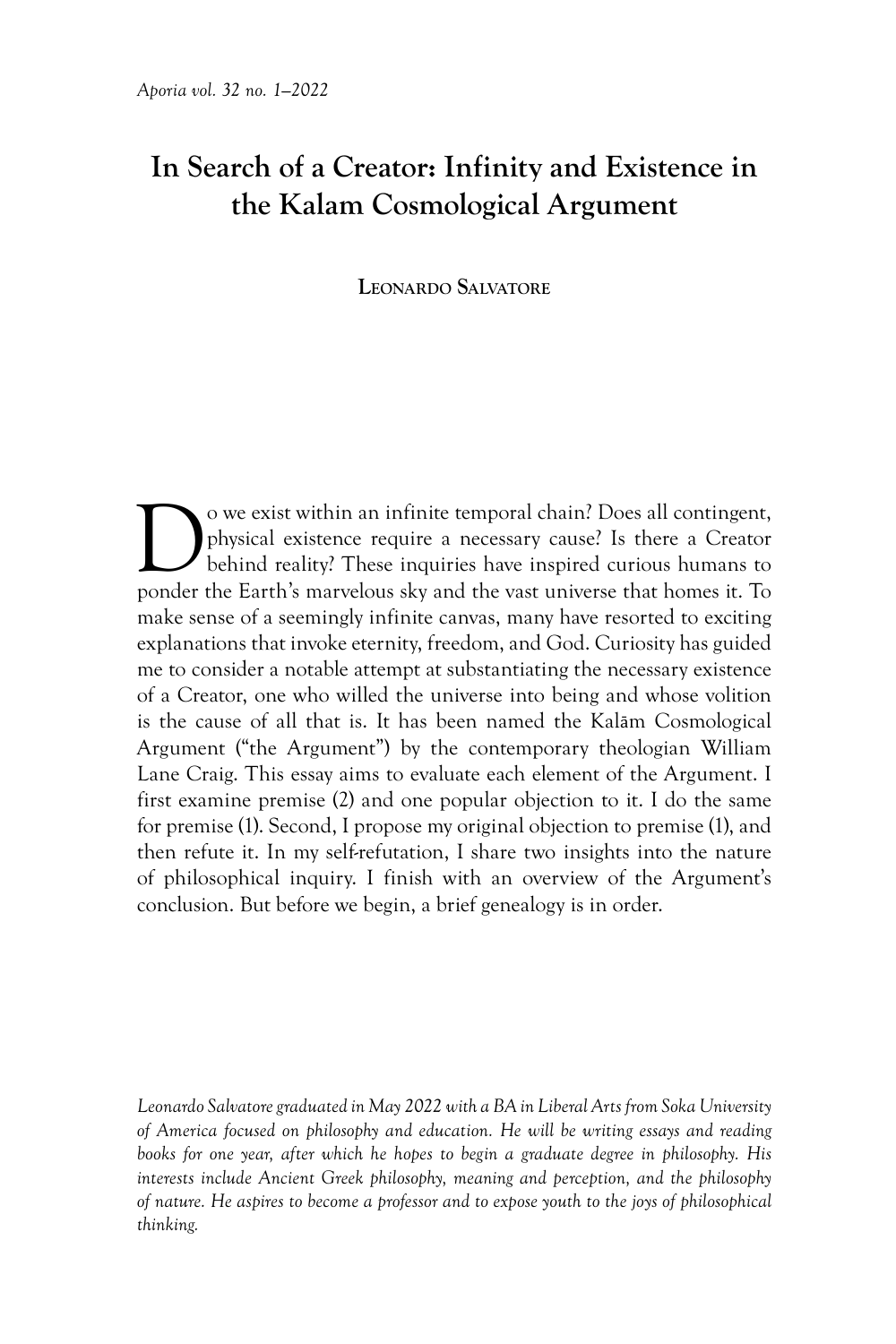#### **The Kalām Cosmological Argument**

Kalām (Arabic: عِلْم كلاَمال) means "science of discourse," or more simply "speech," "word," or "utterance."1 It also refers to the general study of Islam's theological tenets. According to medieval historians, Islamic philosophers established *kalām* as a full-fledged scholarly movement to reinforce and defend their creed against doubters and defamers.2 Among its illustrious scholars is the Persian polymath Al-Ghazali (1058–1111 CE), to whom belongs one of the Argument's formulations. Craig paid homage to Al-Ghazali and the rich Islamic tradition with a popular book on the subject, which situates Al-Ghazali amidst the philosophical currents that inspired this set of propositions. <sup>3</sup> However, the Argument's blueprint developed over a millennium before, with Aristotle's Prime Mover, a concept with which Al-Ghazali was likely familiar. We can go even farther and find sketches of Aristotle's Prime Mover in the ancient writers who posited a universe that had not always existed and was therefore created. As the first verse of Genesis declares, "In the beginning God created the heavens and the earth."4 Looking forward, we find bridges between *kalām* formulations and the ruminations of such outstanding medieval Christian philosophers as St. Bonaventure and St. Thomas Aquinas.

In 1979, Craig brought Al-Ghazali's Argument to the attention of Western theologians. It is now one of the most prominent contemporary cases for the existence of a Creator. It begins with the following syllogism:5

- *(1) Whatever begins to exist has a cause of its existence.*
- *(2) The universe began to exist.*
	- (2.1) Argument based on the impossibility of an actual infinite.

<sup>1</sup>Tim Winter, "Introduction," in *The Cambridge Companion to Classical Islamic Theology*, ed. Tim Winter (Cambridge: Cambridge University Press, 2008), 4-5.

<sup>2</sup>Madeleine Cosman and Linda Jones, *Handbook to Life in the Medieval World* (New York: Facts On File, 2008), 391.

<sup>3</sup>William Lane Craig, *The Kalām Cosmological Argument* (Eugene: Wipf and Stock, 2000).

<sup>4</sup>Genesis 1:1 (New International Version). For an introduction to Aristotle's plausible connection to Judaism, see Hans Lewy, "Aristotle and the Jewish Sage According to Clearchus of Soli," *The Harvard Theological Review* 31, no. 3 (1938): 205–235.

<sup>5</sup>William Lane Craig, "The Existence of God and the Beginning of the Universe," *Truth: A Journal of Modern Thought* 3 (1991): 4–5. The original article runs from page 85 to 96. However, the version I accessed (https://personal.lse.ac.uk/ROBERT49/teaching/ph103/pdf/Craig\_ KalamCosmologicalArgument.pdf) runs from page 1 to 40. My page references follow the online version.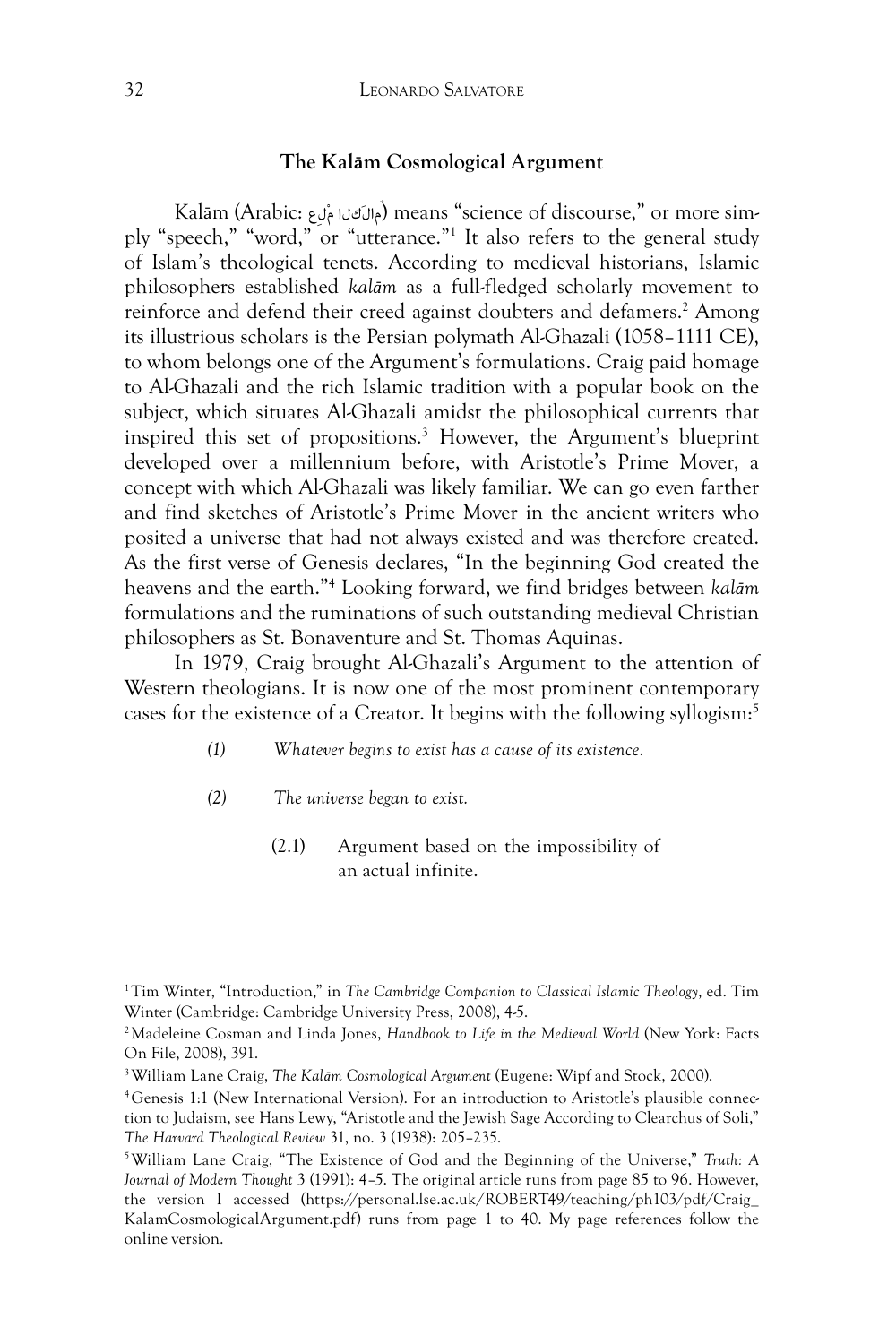- (2.11) An actual infinite cannot exist.
- (2.12) An infinite temporal regress of events is an actual infinite.
- (2.13) Therefore, an infinite temporal regress of events cannot exist.
- (2.2) Argument based on the impossibility of the formation of an actual infinite by successive addition.
	- (2.21) A collection formed by successive addition cannot be actually infinite.
	- (2.22) The temporal series of past events is a collection formed by successive addition.
	- (2.23) Therefore, the temporal series of past events cannot be actually infinite.
- *(3) Therefore, the universe has a cause of its existence.*

Let us examine each premise, starting from the major premise (2).

## **Hotels, Time, and Existential Necessity**

Premise (2) revolves around the crucial difference between actual infinity and potential infinity. Craig contends that potential infinities are logically, conceptually, *and* metaphysically coherent, whereas actual infinities are both logically and conceptually coherent, but they are metaphysically absurd and physically impossible. 6

Actual and potential infinities are mathematical concepts. On the one hand, a potential infinity  $(\infty)$  is a set of particulars that increases towards infinity but never reaches it. It is *not* infinite; it is rather *indefinite*, becoming, or unfinished. On the other hand, an actual infinity  $(\omega)$  is

<sup>&</sup>lt;sup>6</sup> "Metaphysical" refers to the set of necessary principles that underlie and enable physical existence. See also footnote 11.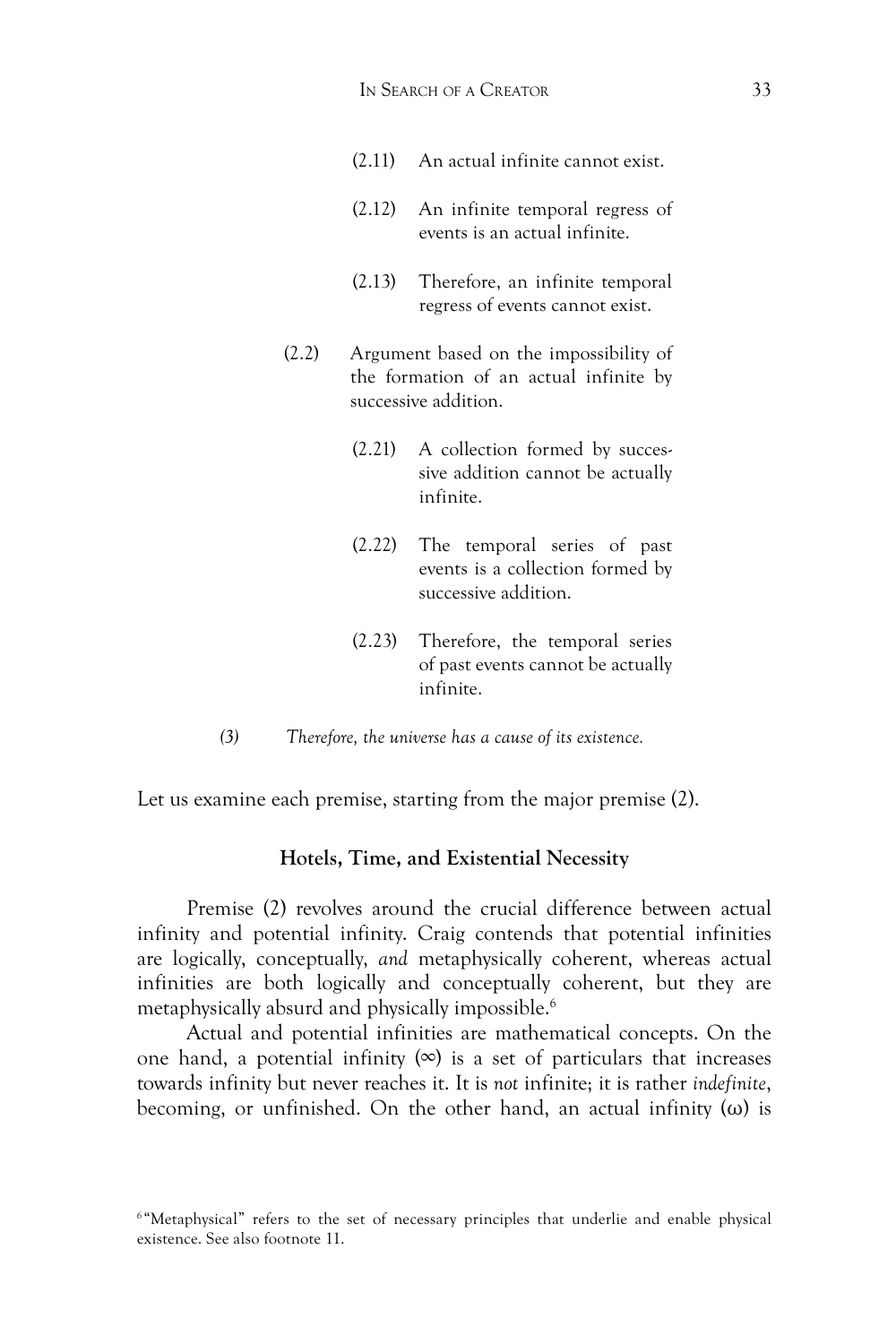a *finished* set of particulars with *infinite value*. An actually infinite set of particulars has reached infinity and is thus complete. Premise (2.11) states that an actual infinity cannot exist in factual reality, for it would generate paradoxes that are antithetical to reality itself. The German mathematician David Hilbert may help us to illustrate this point.

Hilbert asked us to imagine a hotel with an actually infinite number of rooms. To allow a few guests to check-in, the receptionist tells an equal number of checked-in guests to move rooms. But if Hilbert's Hotel were actually infinite—that is, if it has an infinite number of rooms *and* is also full—the total number of checked-in guests would not change. As Craig notes, this Hotel can only exist conceptually. An addition to a set of entities always increases the number of entities. Adding 12 guests to the Hotel should increase the Hotel's checked-in list by 12. However, an addition to an actually infinite set of rooms does not change the number of rooms, for an infinite value is by definition innumerable and limitless.7 The Hotel has an actually infinite number of rooms when the new guests arrive, and it also has an actually infinite number of rooms once the new guests check-in. But, the Argument goes, reality is not like that.

So, Hilbert's Hotel tells us that actual infinities are factually impossible based on the absurd conclusion that addition would not change the numerical value of its rooms. We can now add another layer: spatiotemporal entities—i.e., entities that begin to exist within time and space like a planet, a table, a person—necessitate an identifiable beginning; that is, a precise point in time at which they begin to exist. Now, if by infinite temporal regress we mean an actually infinite regress (2.12), then it follows that an infinite temporal regress is impossible (2.13). Since the existence of the universe is not only conceptual but also factual, Craig deduces that the universe must at least have a beginning. If it were an actually infinite entity with no beginning, there would be an actually infinite number of past events prior to the present moment. In Craig's view, this conclusion must mean that nothing could begin at all, for the moment at which an entity would begin to exist would never arrive: "the series of past events must be finite and have a beginning. [And] since the universe is not distinct from the series of events, it follows that the universe began to exist" (Existence of God 9). In other words, an actually infinite series of causes precludes the existence of spatiotemporal entities altogether.

If the universe or spacetime began to exist and is thus not an actual infinity, then it is also not self-explanatory, for it did not cause its own beginning. As an entity that begins to exist from something else, the universe requires a causal explanation beyond itself, which needs to be

<sup>7</sup>For brevity's sake, let this formulation represent (2.2).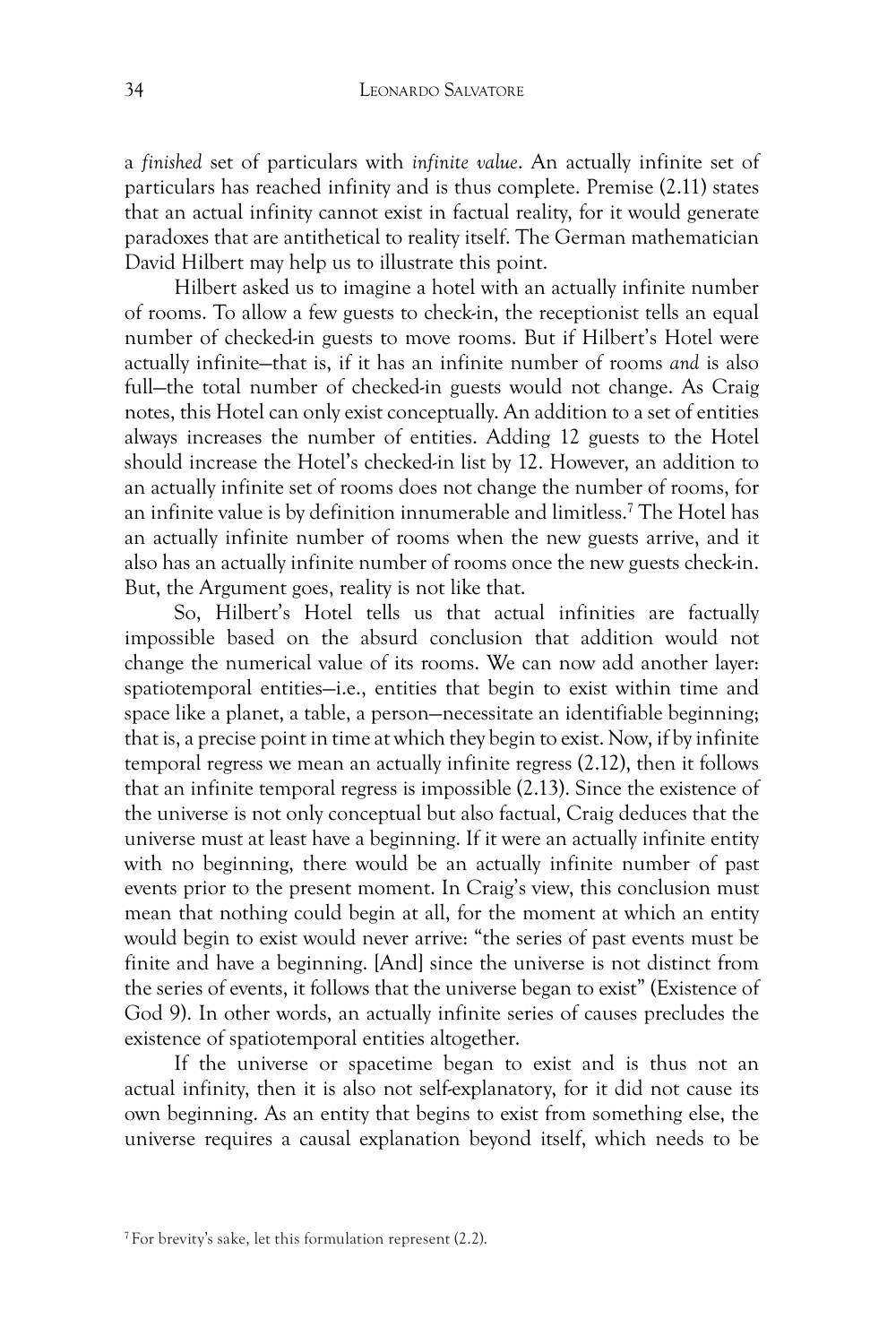independent of other causes. Hence we need to introduce a self-explanatory entity. 8 A personal Creator may satisfy this logical requirement, to which we will soon return.

Before examining premise (1), let us survey a common objection to premise (2). One of the reasons the following objection is prominent may be that it purports to demonstrate the existence of actual infinities through mathematical notations. I chose to discuss it because Craig's rebuttal illustrates a crucial distinction between concepts and reality.

#### *What Makes Sense is not Always Real*

The common objection to (2) maintains that the premise must mean that actual infinities are *logically* impossible. On this reading, (2.1) should say, "Argument based on the *logical* impossibility of an actual infinite." In 1965, Wallace Matson argued that we can represent and talk about actual infinities through mathematical notations, such as  $\{\ldots, -1, 0, 1, 2, 3, \ldots\}$ . Our ability to do so, it is claimed, warrants the real existence of an actual infinity. 9 Matson then suggested that if (2.1) and (2.2) mean that actual infinities are logically impossible, we can refute them by claiming that actual infinities do indeed exist.

However, this objection mistakenly equates logical possibility with factual reality. Infinite set theory is a well-established subfield of mathematics that uses specific conventions to talk about infinities logically and coherently. There are also other logically coherent entities (i.e., transfinite numbers). But, the fact that a concept is logically coherent does not mean that the concept can exist in factual reality. This is true of Hilbert's Hotel, Thompson's Lamp, and similar counterintuitive, paradoxical notions. They are logically coherent and understandable thought experiments, but, as Craig emphasizes, they do not and *cannot* exist in the world of the physical and metaphysical.<sup>10</sup> Therefore, those who object that actual infinities are

 $10$ I am separating mathematical facts (including actual infinities) and our ability to apprehend them through our cognitive faculties from metaphysical reality. Philosophers have argued in all directions—some maintain that metaphysics and mathematics are the same or closely related; some say that the mathematical realm is the only legitimate "metaphysical" realm; and some negate the existence of a metaphysical stratum altogether. We may even argue that the universal human ability to understand the veracity of mathematical statements (including actual infinities) substantiates the existence of actual infinities beyond the conceptual realm; but that is beyond the scope of this investigation. Suffice it to say that my use of "metaphysical" excludes logic and mathematics and refers narrowly to necessary principles that underlie physical existence.

<sup>8</sup>Craig, "Existence of God," 9.

<sup>9</sup>The conclusion that there must be such a cause resembles the conclusions of the Contingency Argument put forth by Mohammed Hijab and other contemporary Islamic scholars, St. Thomas Aquinas' Argument of the First Cause, and Aristotle's Prime Mover argument.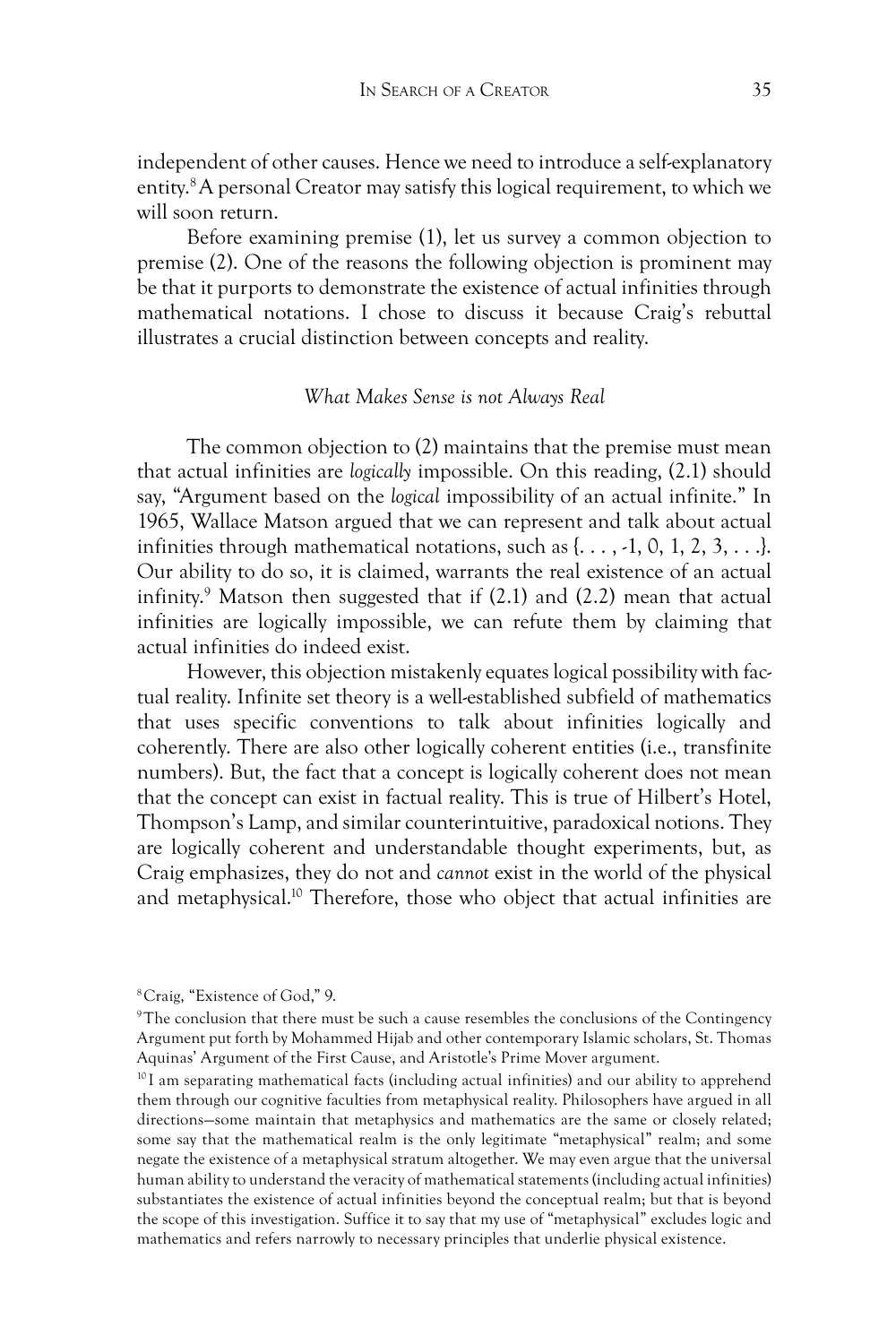logically possible and hence metaphysically tenable are mistakenly equating the metaphysical with the logical. They are lumping together the real and the purely conceptual. But what makes sense is not always real: "What the premiss expresses is the real or factual impossibility of an actual infinite. [I]n the conceptual realm of mathematics one can  $[\dots]$  speak consistently about infinite sets of numbers, but this in no way implies that an actually infinite number of things is really possible" (Craig, Existence of God 10). Finally, we arrive at premise (1).

#### **Everything Comes from Something, Right?**

According to Craig, the truth of premise (1) is self-evident, for it is "based on the metaphysical intuition that something cannot come out of nothing," which is "so obvious that [ . . . ] we are justified in foregoing an elaborate defense" (29). Indeed, obvious examples abound: a baby is born from the union of two parents, a wooden chair comes from trees, and a star arises from the collision of dense molecular clouds. Regardless of what the "something" is, every one of these entities comes from something—none of them come from nothing. But what about the universe itself?

This is the crux of the matter: if originally there were "absolutely nothing—[no God], no space, no time—then how could the universe possibly come to exist?" (29). For Craig, the universe could not possibly come to exist from *absolutely nothing*. 11 Since the universe *did* begin to exist, it follows that there could *not* have been "absolutely nothing" beyond it, and that some kind of thing or entity must have engendered its existence.<sup>12</sup>

So goes Craig's reasoning with respect to the "self-evident" nature of premise (1). Yet, even though he treats it as his minor premise, we may find it edifying to investigate its allegedly self-evident truth. Before I present my response, let us survey a powerful objection to premise (1). The core of this objection forces us to walk the fine line between theology and physics. Today's theoretical physicists are striving to provide plausible explanations of the universe's origin. The objection below stands as one of few alternatives available to the contemporary mind—it promises to replace a Creator as the ultimate explanation, hence its powerful appeal. It is also an explanation whose subtle variations feature in the work of such renowned physicists as Peter Atkins and Lawrence Krauss. Whether or not physicists intend to, the proposal directly invokes theological questions. As such, it deserves our attention.

<sup>&</sup>lt;sup>11</sup>The alternative is to claim that the universe is a self-explanatory, and actually infinite entity. But that brings us back to premise (2).

<sup>&</sup>lt;sup>12</sup>This thing or entity need not be material.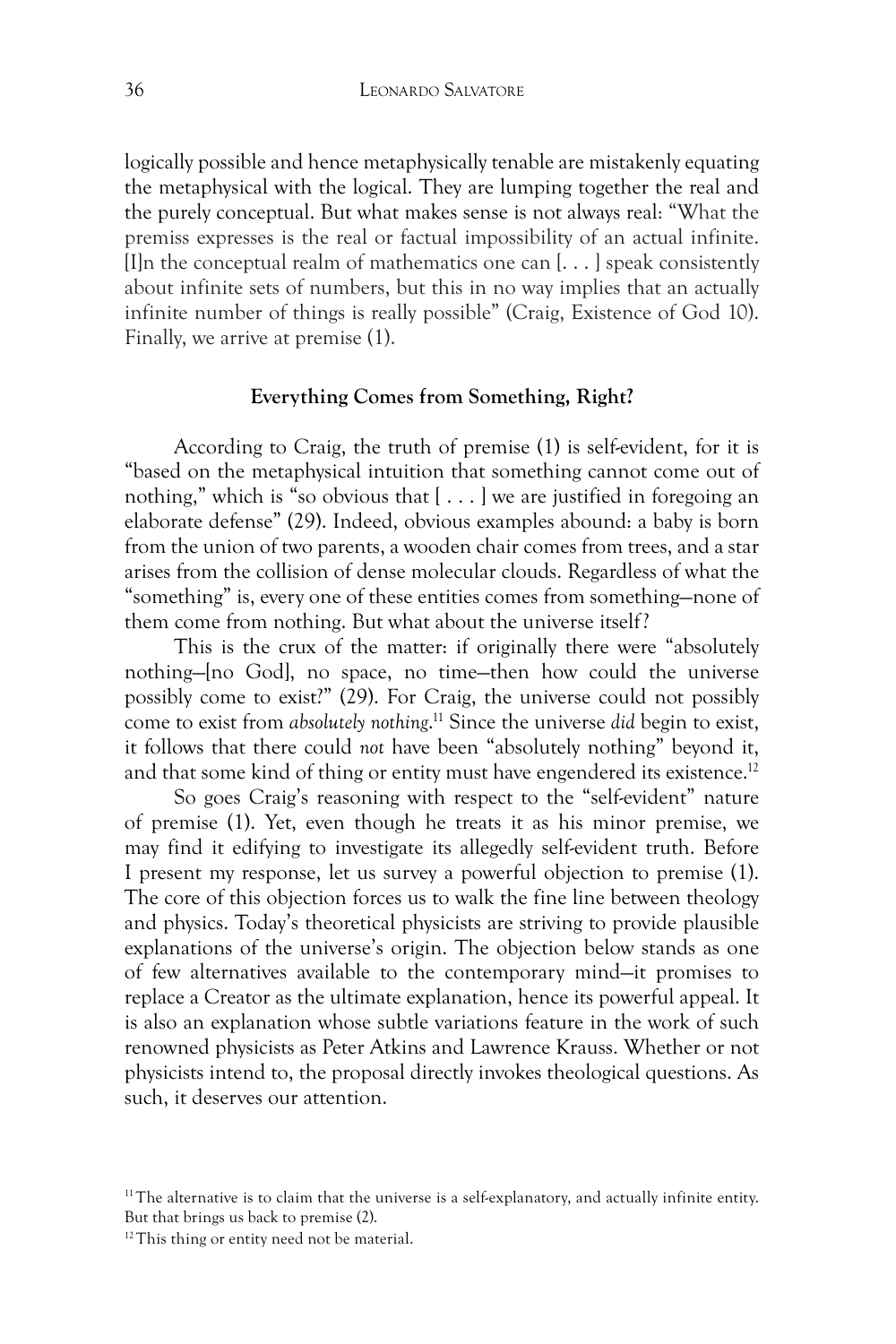#### *Something Out of Nothing, and Why Words Matter*

In a slogan, the objection maintains that "something can come out of nothing." When Craig wrote *The Kalām Cosmological Argument*, the most prominent rebuttal of this kind came from Paul Davies, who suggested that spacetime could spring uncaused out of *absolutely nothing*. As Davies wrote in 1983, "[a satisfactory theory of quantum gravity] would allow spacetime to be [ . . . ] uncaused. Thus, spacetime could pop out of nothingness as the result of a causeless quantum transition" (Davies 215). Numerous physicists have since made similar claims. Among them is Lawrence Krauss, who recently proposed that "all signs suggest a universe that could and plausibly did arise from a deeper nothing," and that "the case that our universe arose from nothing seems by far the most compelling intellectual alternative" (Krauss 181). In other words, the universe may have begun to exist *without a cause*, in which case "absolute nothing" has causative power. Like an electron-positron pair that pops out of empty space, all other objects in the universe can have "absolute nothing" as their ultimate origin. If there is a possibility that things come out of nothing, and if empirical observations can shed light on this possibility—the objection goes—a scientific account of the causeless origin of the universe can replace God.

It is worth noting that the "nothing" of which Davies, Krauss, and many others speak is not the "absolute nothing" to which theologians usually refer (i.e., *creatio ex nihilo*). For the physicist, "nothing" differs from absolute non-being. Rather, it is "the simplest version of nothing, namely empty space" (Krauss 151). As Chapter 9 of Krauss' book suggests, this "nothing" is actually something, which "[assumes] space exists, with nothing at all in it, and that the laws of physics also exist" (144).<sup>13</sup> While these discussions are the hotbed of semantic screeds, we should remember that the philosopher's "nothing" is not the physicist's "nothing." To use the latter to address the former is like promising someone to alleviate their anguish by scanning their brain. The method is inadequate by definition.

We can now move to this essay's twofold contribution. First, I present an objection to premise (1). I then follow with a response to my objection.

### *A Special Kind of Existence*

Premise (1) states that "Whatever begins to exist has a cause of its existence." I will try to refute this through a conceptual distinction. In a nutshell: the only thing that can begin to exist is the universe.

<sup>&</sup>lt;sup>13</sup>The title of Chapter 9 is "Nothing is Something." We might then ask, how does the presence of the laws of physics qualify as "nothing"? From where do those laws come?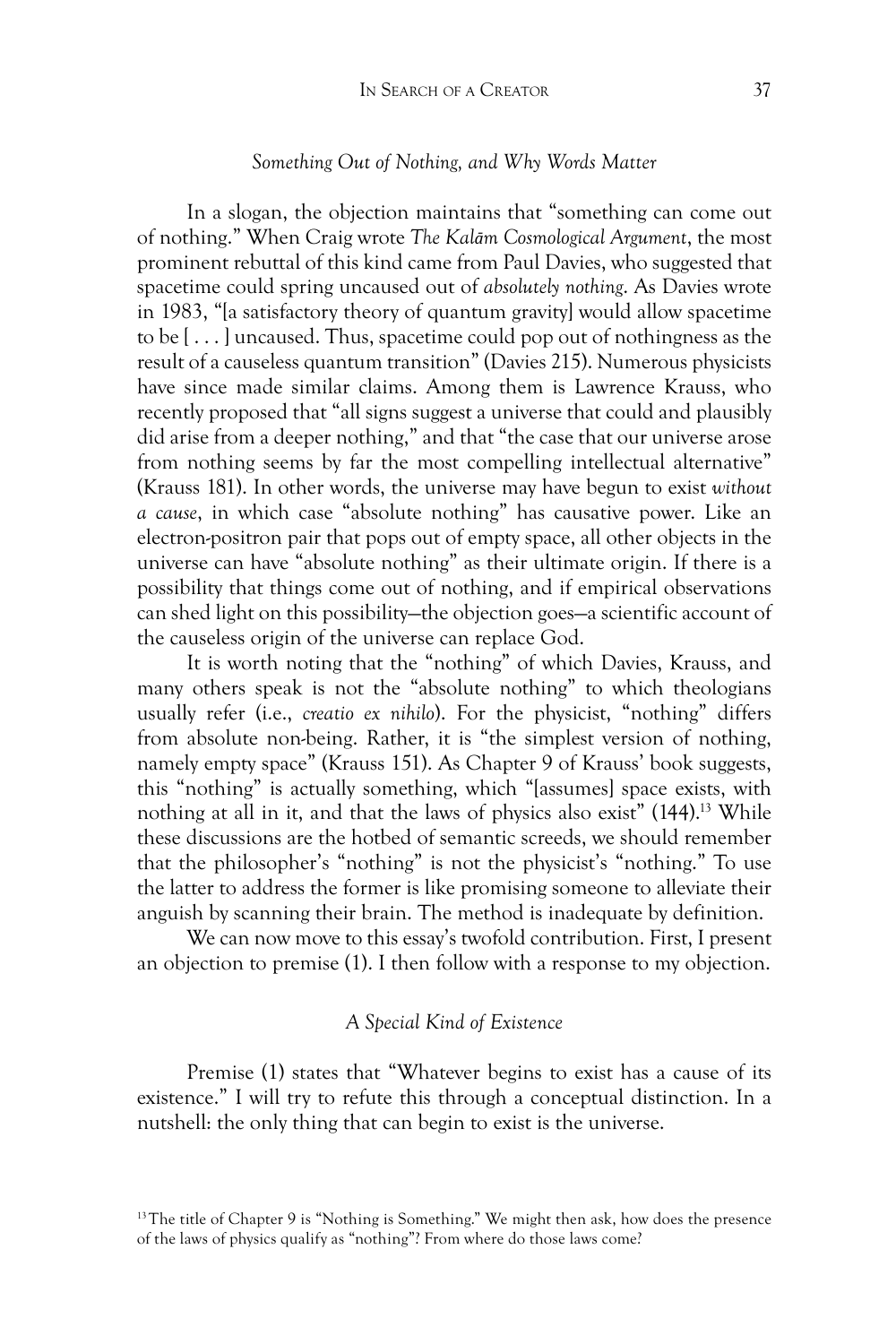In order to understand what this statement means, let us consider what assumptions we hold when we say that something begins to exist. For instance, what do we mean when we say that a table begins to exist? We could say that a table begins to exist once a carpenter finishes assembling its separate parts. But is there a specific point in time at which the assembled parts cross an existential threshold and begin to exist as the table? It seems not. And that seems to be the case for all physical objects—there is no one point in time at which an object begins to exist. It follows that the existence of any given physical object begins not because of a fixed property of the object, but because of an arbitrary judgment each of us makes based on our unique perceptions of the object's formation in time.

Moreover, it follows that the physical existence of any object can only be said to begin when the universe began to exist. Why? Because the materials that form it have existed since the universe began to exist. To take the table again, they may not have existed as wood, nails, or any other specific part; but the matter that makes up the table precedes the table's existence by a cosmic lifetime. As per the law of conservation of energy, the total energy of a self-contained system (i.e., the universe) remains constant; only its forms change. This scientific detail seems to support the proposition that none of the materials that make a physical object begin to exist in the sense that would substantiate (1)—they have only rearranged themselves (or have been rearranged).14 It is our consciousness that arbitrarily labels this rearrangement of particles into a specific form as "table" or "tree" or "planet." But is this arbitrary qualification the kind of "beginning to exist" to which (1) refers?

To help us answer, we may introduce a second conceptual distinction: the universe is a special kind of existence that differs from anything else. When Craig employs the Argument to substantiate the existence of a Creator, what he means by "things coming into existence" is "things coming into being from nothing." However, the universe is the only thing that

<sup>14</sup>A friend recently asked whether or not using a scientific fact in support of a philosophical proposition is inconsistent. She pointed to the previous section's conclusion that the physicist's language of "nothing" precludes the very explanation it seeks to offer and suggested that, by the same logic, I should not use the law of conservation of energy or any other scientific fact to support my argument about the existence of material objects. This is a valid objection, but I think it misses an important distinction. In the case of the origin of the universe, the discussion is about the alleged absence of anything, and the possibility that the universe emerged from that absolute absence. That discussion invokes an issue that is completely beyond the scope of empirical observations. In the case of the status of material objects, the discussion is about the status of material forms, *once the universe begins to exist*. In my view, there is no inconsistency in using a scientific fact about material objects to support a philosophical argument about material objects. The inconsistency only lies in applying scientific insights to an investigation whose very scope precludes them.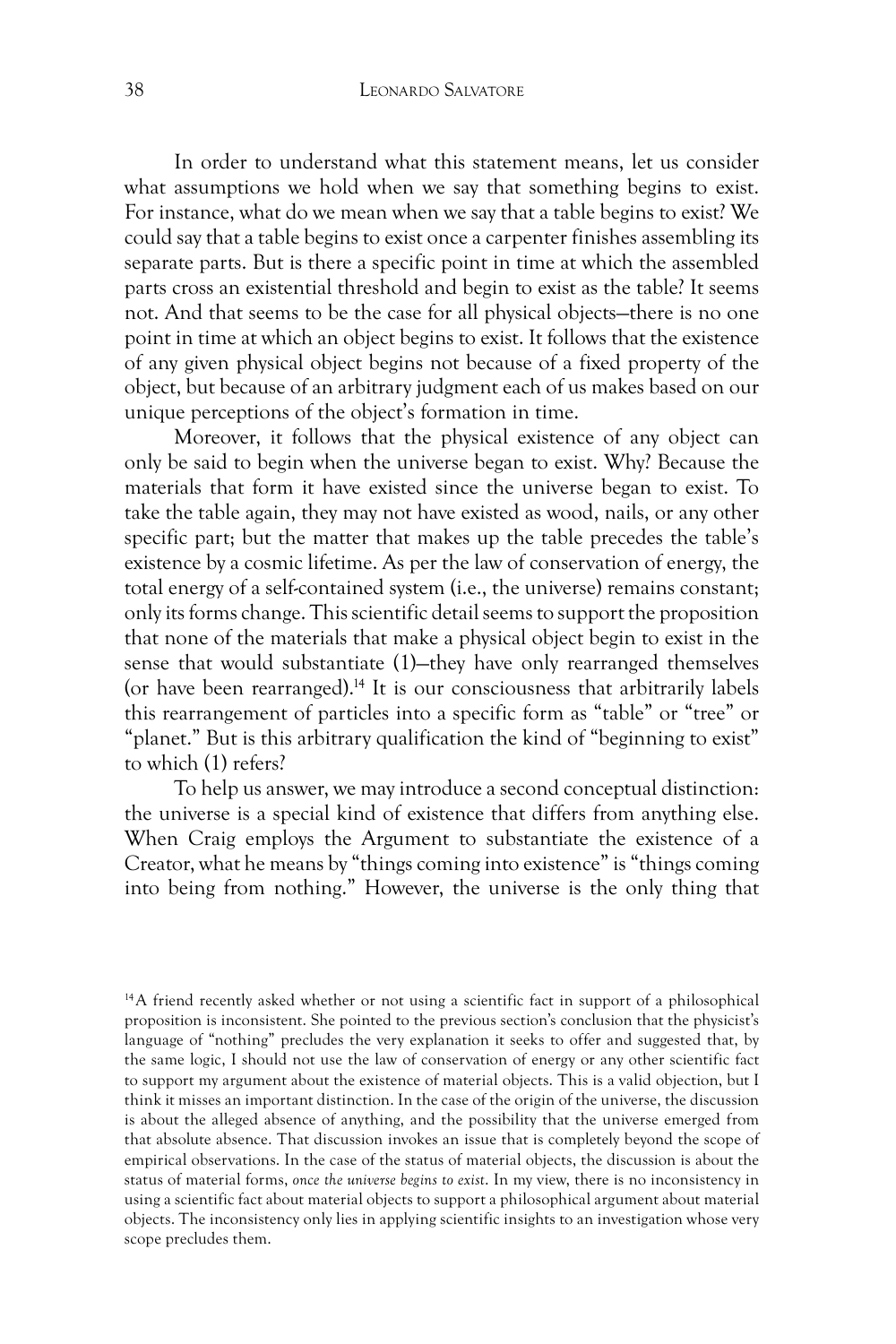meets the criterion, for it is the "area" in which all things exist and beyond which is either the philosopher's nothing or something else—God. That is, the universe is the only thing that begins to exist in a sense that would give meaning to the Argument because, as the Argument implies, it is the only thing15 that begins to *exist out of nothing*. This is different from the kind of arbitrary beginning discussed above. Planets, tables, and humans are such because previously existing matter was rearranged (or rearranged itself) in one of its possible forms. This is not the case for the universe. Nothing ever begins to exist in the meaningful sense that interests us, but the universe. It is a special kind of existence.

That said, let us now recall Craig's statement that (1) is "constantly confirmed in our everyday experience." The "beginning to exist" that would substantiate or negate the Argument only refers to the universe, and not to objects whose existence begins arbitrarily in our consciousness. But our ordinary experience only allows frequent confirmation of objects whose existence begins in our consciousness, which excludes the universe. Hence, Craig applied his "beginning to exist" inconsistently. On this reading, "universe" and "everything" become synonyms, for the universe is the *only* thing that can begin to exist in our philosophically meaningful sense. Premise (1) becomes "The universe has a cause of its existence," which is the same as the conclusion (3). But such an argument is meaningless because its premise is identical to the conclusion it seeks to confirm. The Argument thus becomes circular and illogical.

# **Preposterous Conclusions: An Attempt at Self-Refutation**

Can we seriously say that "nothing ever begins to exist but the universe," or that "the only thing that begins to exist is the universe"? Or that "the conceptual existence of any given physical object begins not because of a fixed property of the object, but because of our arbitrary judgments based on our unique perceptions of the object's formation"? Are we thinking this through, or merely engaging in an intellectual exercise?

# *Linguistic Jugglery*

The sentences above do not invalidate the Argument. To say that "nothing ever begins to exist but the universe" only means that the universe is the only thing that begins to exist. It does *not* mean that the universe does not begin to exist. We can rewrite premise (1): "if the universe begins to

<sup>15</sup>At least at the time of writing!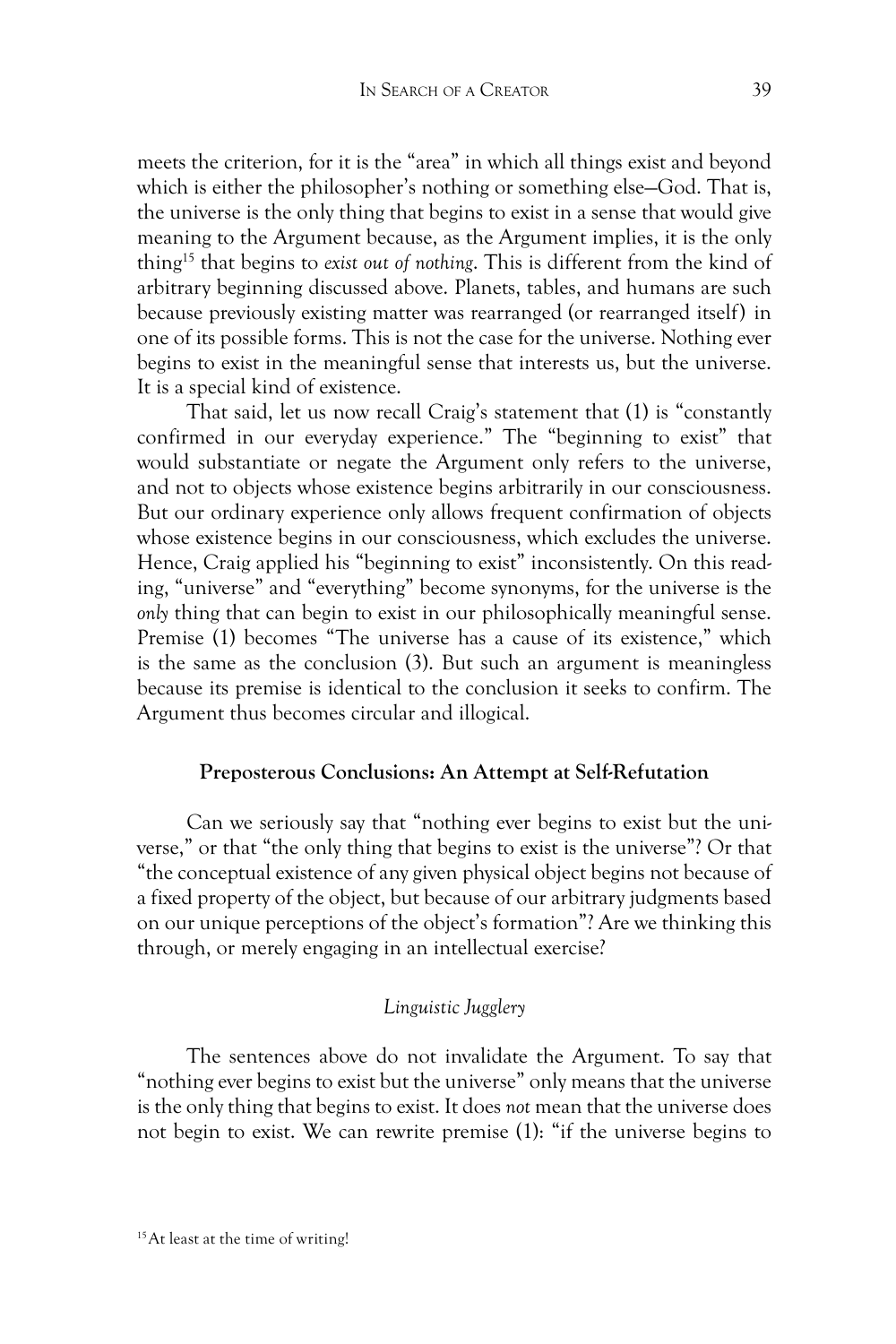exist, the universe has a cause." This simple change leaves the Argument unscathed.

#### *Fundamentally Nothing, and the Preposterous Implications of Non-Existence*

For the sake of argument, let us assume that the universe *is* the only entity that can begin to exist. What do we mean by "universe"? The word "universe" refers to a set of fundamental material units. As such, the sentence must mean that the only material entities that begin to exist are the elementary units with which "universe" is synonymous. Leucippus and Democritus would maintain that these units are indestructible atoms. More recent empirical discoveries tell us that atoms are made of protons, neutrons, and electrons, and that those are in turn composed of quarks and neutrinos. 16 Whether or not these units will give way to more fundamental units as the probing power of scientific instruments increases is irrelevant. What matters is that the concept of "universe" is synonymous with the building blocks of physical existence. This set of building blocks is what may have come into being out of nothing, and it is everything that begins to exist independently of our arbitrary judgments.

To accept the claim that "nothing ever began to exist but the universe," is exactly what we have to conclude. If we are to accept the proposition that nothing exists but fundamental particles, it follows that there are no such things as screens, tables, and chairs. All these "entities" are but rearrangements of fundamental particles that have no direct claim to existence. Furthermore, if nothing exists but fundamental particles, it also follows that there are no human beings.

The claim that "nothing ever began to exist but the universe" is similar to the tenet of a philosophical current named *mereological nihilism*. Much like philosophical nihilism denies that values and ethical truths exist in the universe, mereological nihilism posits a world where there are no composite objects (i.e., a planet, a table). The only objects that exist are mereological *simples*, which are objects without proper parts (i.e., the fundamental units of existence). Philosophers have objected to this view on the grounds that, for one, it allows for the existence of far fewer objects than the human mind typically identifies. It is unclear what one might mean by asserting that a table or a planet does not exist because they are made of units and are not a unit in themselves. The fact remains that in our ordinary experience we cognize a table or a planet as objects that exist. We may argue about *when* they begin to exist. But even if we disagreed about when they begin to exist,

<sup>16</sup>And who knows of what those are made.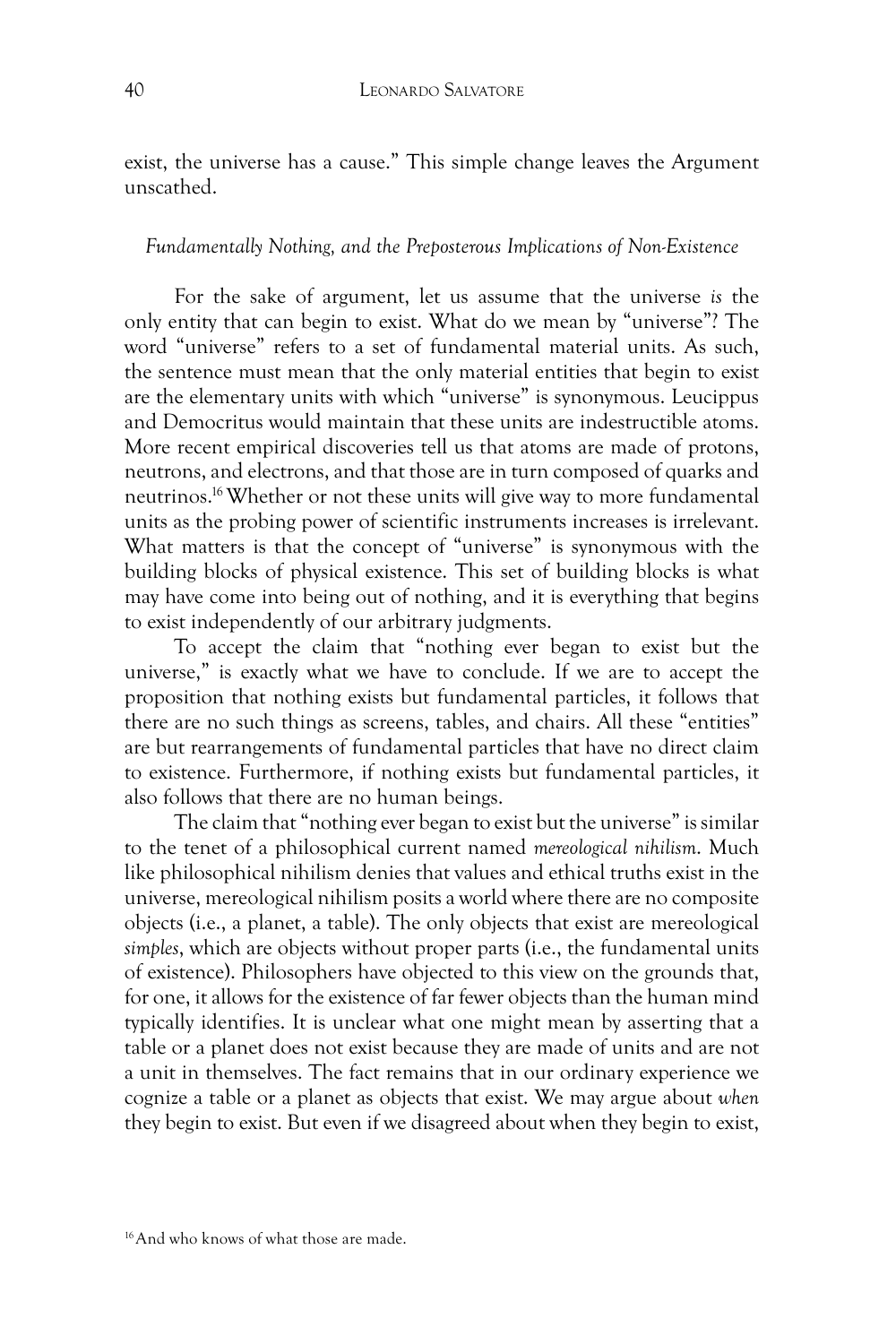we would eventually agree that they do exist after identifying the characteristics that are unique to that object and thus separate it from others. Perhaps we would reject that, say, a table exists *in principle*, as a matter of theoretical deconstruction of the kind that mereological nihilists perform. Yet, we still act and speak and think as though it does. The claim that only mereological simples exist contradicts our strongest intuitions.

When it comes to the existence of humans, the mereological view also has a nihilistic undertone: if human beings are but rearrangements of fundamental units, we are to claim that human beings do not exist. In my estimation, this conclusion implies that human beings cannot be treated as properly existing entities because they are on par with lifeless particles. The step between this position and the claim that human beings can be treated in the same way we treat inanimate objects is small. We can easily imagine the appalling consequences if we translate this line of thinking into our daily experiences.

One way to escape the trap we set for ourselves is to distinguish between living beings and non-living things. On the one hand, living beings are properly existing composite entities. On the other hand, non-living things are collections of parts with no direct claim to existence. The difference between the two is, of course, the fact that living beings carry out the various activities we call "life," whereas non-living things do not. Therefore, an entity has a direct claim to existence insofar as it carries out the activities that amount to life. It might be difficult to extend this argument to all "living beings," especially if we consider the claim that "life" as we observe it in an animal or a plant may only be an anthropomorphic projection. But, with the help of Peter van Inwagen, we can at least apply it to humans.

First, suppose you and I exist. This supposition is arguably among the most solid and indubitable suppositions from which we can begin, for doubting it would confirm the presence of a doubter, who can only doubt if she exists.17 Now, neither you nor I are mereological simples. Even though we are composed of many parts that are composed of many parts (and so on until we arrive at the fundamental particles), you and I are

<sup>&</sup>lt;sup>17</sup> It is worth highlighting the parallels between Al-Ghazali and Descartes on this matter. Descartes is often dubbed the "father of modern Western philosophy" for his skeptical method, which led him to utter the famous *cogito, ergo sum*. However, some have argued that the roots of Descartes' *cogito* lie in the thought of Al-Ghazali, who existed some four centuries before the French philosopher. In short, Descartes may have borrowed the format of the skeptical methodology as well as the examples he used to prove the *cogito* from Al-Ghazali. For a closer comparison between the two, see Nazeem Goolam, "The Influence of Al-Ghazali and Ibn Sina on Descartes," *Codicillus* 44, no. 1 (2003): 35–45.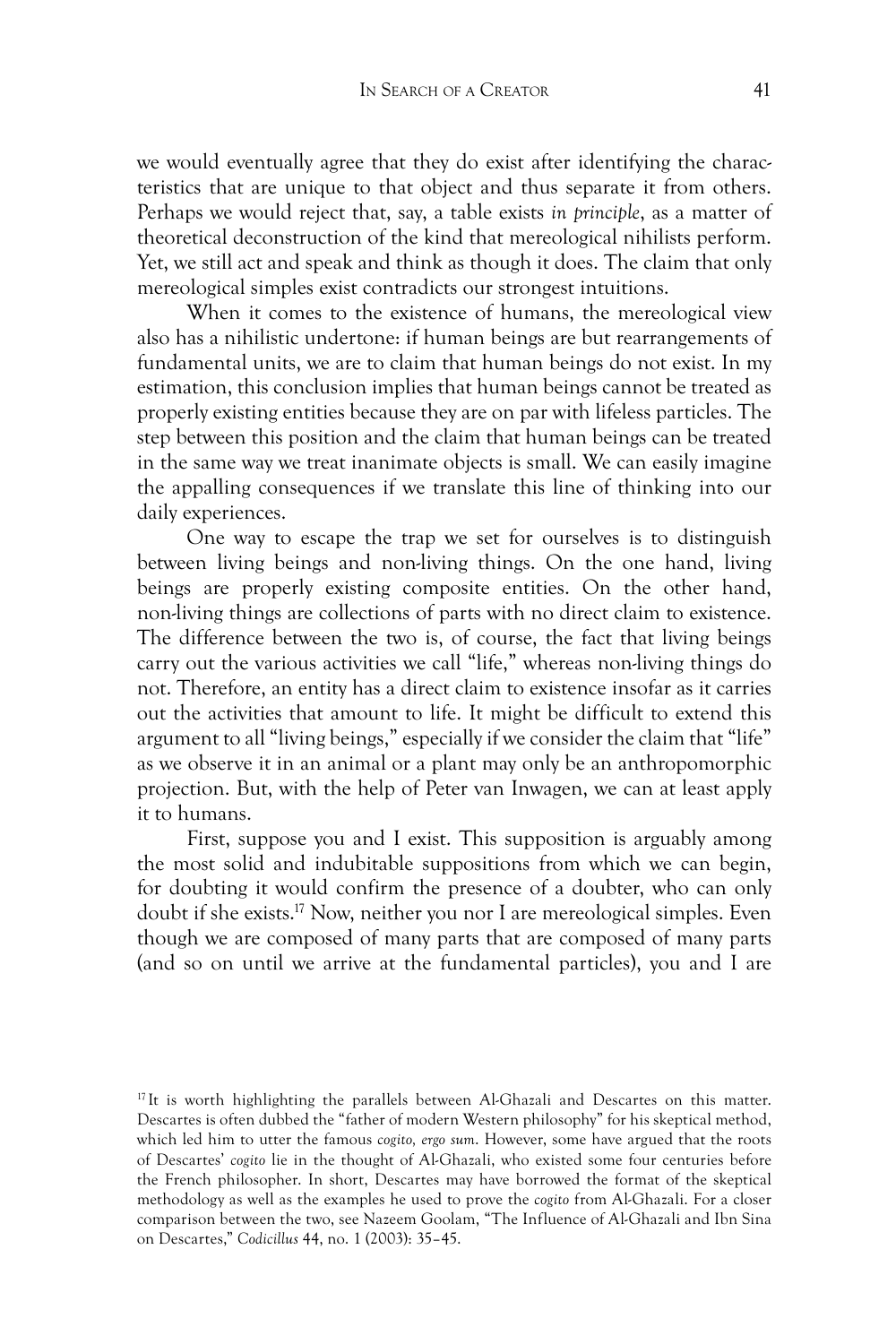not reducible to any part by itself.18 If we are not mereological simples, at least two entities exist that are not mereological simples. We can easily extend this to all humans as long as we accept that all humans exist. Hence, human beings do have a direct claim to existence, unlike non-living arrangements of particles. This also means that humans begin to exist. But saying that humans begin to exist negates the exclusive claim to existence of fundamental particles and dissolves the objection to (1).

Another way out of the mereological absurdity is to simply affirm that every material object, from fundamental particles to planets, has an equal claim to existence. We may not be able to identify the boundaries of, say, an atom as we would a table or a planet, but all three units exist nonetheless. As Craig told us, this intuitive conclusion is "so obvious that [. . .] we are justified in foregoing an elaborate defense," and it leaves the Argument unscathed.

## **Returning to a Personal Creator**

The first part of the Argument features arguments about infinity, but the second part points to the conclusion it was intended to warrant:

- *(3) The universe has a cause.*
- *(4) If the universe has a cause, then an uncaused, personal Creator of the universe exists who sans (without) the universe is beginningless, changeless, immaterial, timeless, spaceless and enormously powerful.*
- *(5) Therefore, an uncaused, personal Creator of the universe exists, who sans the universe is beginningless, changeless, immaterial, timeless, spaceless and enormously powerful. (Craig and Moreland 194)*

The questions that immediately arise from (4) take us right back to actual infinity: if actual infinity is metaphysical nonsense, and if God is an actually infinite being, does that mean that God is metaphysical nonsense? How does God's infinite nature differ from the universe's? The first option is to accept that God is an actually infinite being precisely like the mathematical actual infinity and thus deny His existence altogether. However, the literature abounds with options to posit God's timelessness without equating His existence to the mathematical actual infinity. The option I deem most reasonable to deal with these questions reminds us

<sup>18</sup>See Peter van Inwagen, "When Are Objects Parts?" *Philosophical Perspectives* 1 (1987): 34–35.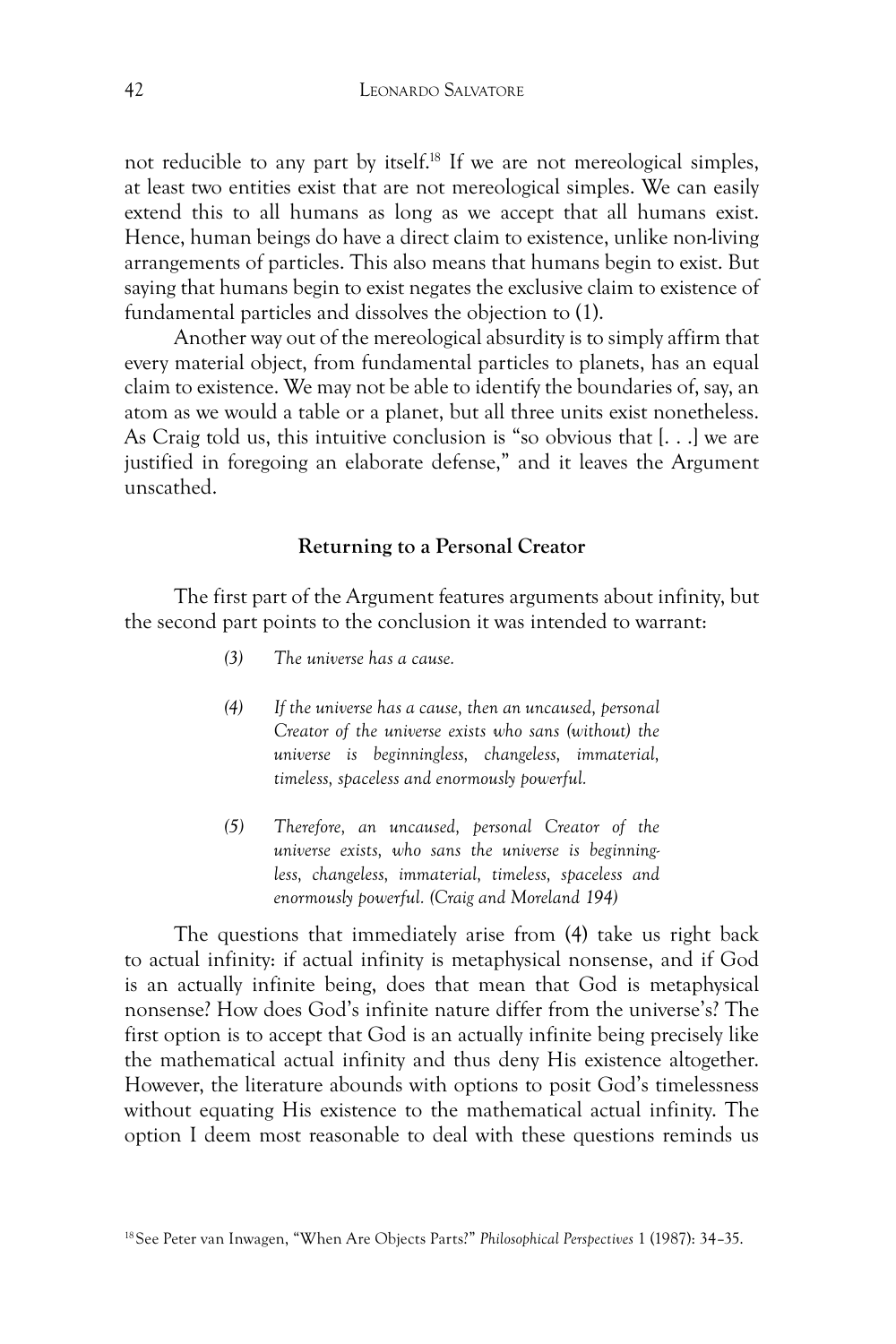that the actual infinity of which the Argument speaks is a mathematical concept that concerns physical existence. The claim is that an actually infinite spatiotemporal continuum is impossible. That is true of both an actually infinite collection of physical particulars (i.e., the Hotel's guests) and an actually infinite collection of past events that would determine the existence of *physical objects*. Therefore, the actual infinity that the Argument negates is a sum of particulars, a *quantitative* infinity. But the Creator Craig has in mind is beyond the physical and the temporal. His infinity is rather qualitative.19 This means that He exists beyond *both* an actually infinite and a potentially infinite spatiotemporal sequence: "God would completely transcend time, having neither temporal location nor temporal extension. He would simply exist in an undifferentiated, time*less* state" (Craig, "Divine Eternity" 1).

We can add the last step in the Argument's progression: God must have free will. According to Craig, the most convincing proposition that substantiates the claim that the universe's cause must be a personal Creator with freedom of the will is that it is the only way to explain how a temporal effect can begin from a (qualitatively) eternal cause. In other words, the only way for the universe to have a beginning in time and for its eternal cause to exist is to have an eternal cause beyond time with a will to initiate time. As Craig asks, "how else could a temporal effect arise from an eternal cause?" ("Divine Eternity" 35). If such a will were not there, we should expect the effect of the eternal cause to be eternal, for the cause would be perpetually active and perpetually causing its effect. For instance, if the cause of a water ripple were eternal, the water ripple would be perpetual. If the cause of our thinking were eternal, our thinking would be perpetual. Similarly, if the cause of the universe's existence were eternal, the universe would be eternal. This goes back to the impossibility of an actual infinity and an infinite temporal regress.

The universe must have a cause. But its cause needs to be more than just (qualitatively) eternal. It needs to have a property that enables it to begin a universe. Thus, an eternal cause with the ability and freedom to initiate a universe—a personal Creator—seems to be the only reasonable explanation for the universe's coming into existence. To my knowledge, this explanation has yet to be refuted.

 $19$ Craig has written and spoken about this particular alternative, though it is unclear whether he still adopts it in support of the Argument as it appears in the formulation I referenced herein. See William Lane Craig, "Divine Eternity," Reasonable Faith, accessed May 1, 2022, https:// www.reasonablefaith.org/writings/scholarly-writings/divine-eternity/divine-eternity.